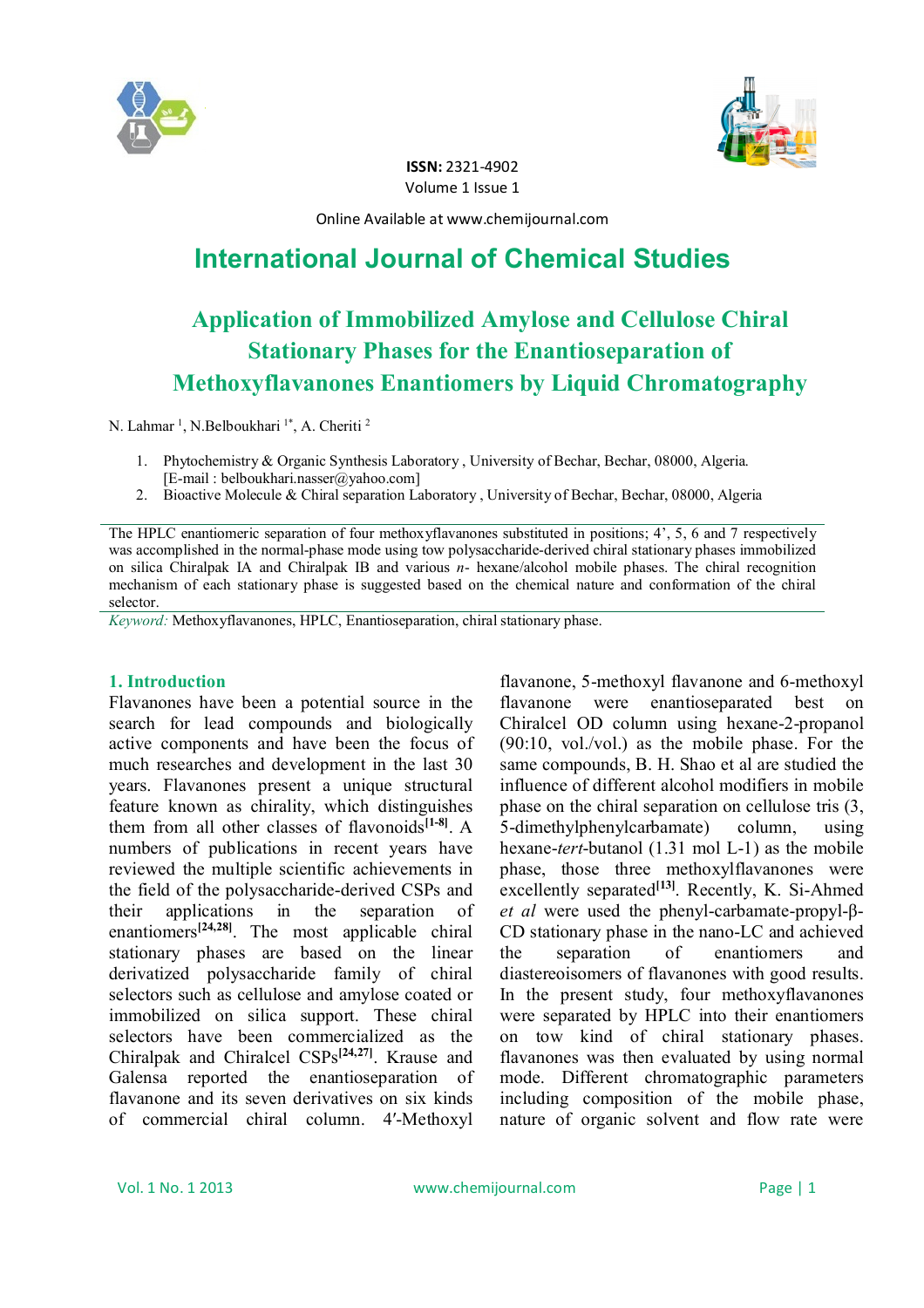optimized to obtain the complete enantioseparation of all studied compounds.

## **2. Experimental**

## **2.1 Instrumentation and Chromatographic Conditions**

The analytical chromatographic instrument used in this study is an SHIMADZU series apparatus equipped with a pump LC-20A, a degasser DGU-20 A5, a multiple wavelength UV detector SPD-20A and LCsolution software. The mobile phase for LC was filtered through a Millipore membrane filter  $(0.5 \mu m)$  and degassed before use. Four different mobile phase systems were investigated in this study. All of them were composed of commonly used organic HPLC solvents: (1) ethanol-hexane mixtures; (2) isopropanol–hexane mixtures; (3) pure ethanol; (4) pure isopropanol; The proportion of each

mobile phase component was always measured by volume. The chromatographic runs were performed at a room temperature  $\sim 25 \text{ °C}$ . Sample injection was done by using injection valve  $(20 \mu l)$ .

### **2.2 Chemicals**

The solvents used for chromatography were of HPLC grade, isopropanol from MERCK KGaA (darrnstadt germany), n-hexane and ethanol were purchased from Sigma-Aldrich (Seelze, Germany). The selected flavanones (4' methoxyflavanone, 5-methoxyflavanone, 6 methoxyflavanone and 7-methoxyflavanone) were from Sigma-Aldrich (St. Louis, MO, USA). Standard solutions of each flavanone (1 mg/mL) were prepared in MeOH. Detection was carried out at 254nm.



Amylose tris (3, 5-dimethylphenylcarbamate) Cellulose tris (3, 5-dimethylphenylcarbamate) Fig 1: The chiral selectors based on tris (3, 5-dimethylphenylcarbamate) of amylose and cellulose<sup>[29-31]</sup>.









5-methoxyflavanone

6-methoxyflavanone



7-methoxyflavanone

unique solvent flexibility and excellent chiral

**Fig 2:** Chemical structures of studied flavanones

immobilized chiral stationary phases show a

recognition ability.

#### **2.3 Chiral Stationary Phases**

The columns Chiralpak IA, Chiralpak IB, were obtained from Chiral Technologies Europe (Illkirch Cedex, France). Chiralpak® IA and Chiralpak<sup>®</sup> IB are the first in a series of polysaccharide derived chiral chromatographic columns from Daicel compatible with all ranges of organic miscible solvents. These new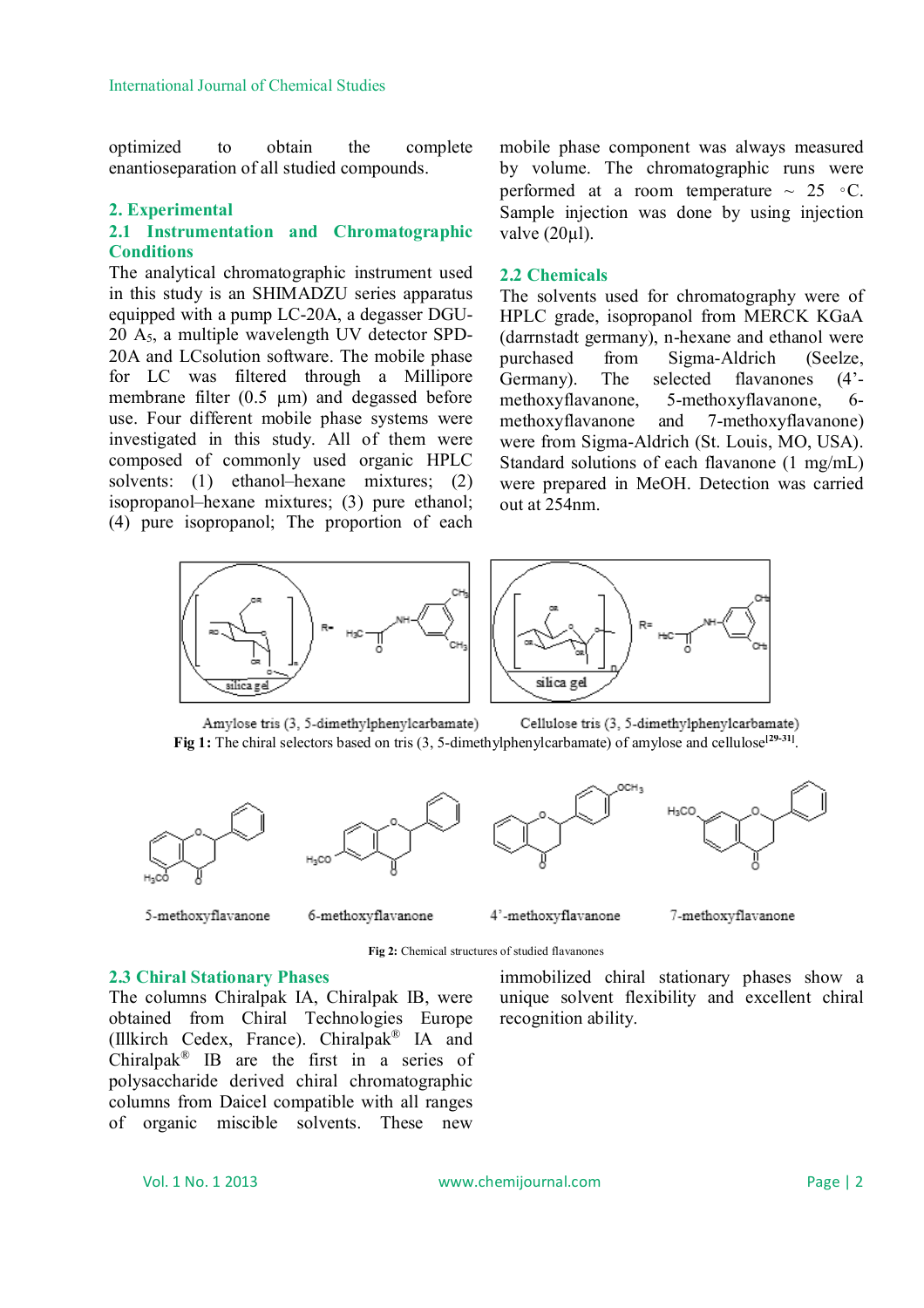### International Journal of Chemical Studies

| Compound            | <b>CSP</b>                | Eluent<br>(alcohol%) | <b>Flow</b><br>rate | $t_{r1}$ | $t_{r2}$ | <b>Rs</b> | $\alpha$ |
|---------------------|---------------------------|----------------------|---------------------|----------|----------|-----------|----------|
| 5-Methoxyflavanone  | Chiralpak <sup>®</sup> IA | 100 <sup>a</sup>     | 0.2                 | 11.357   | 12.514   | 2.327     | 1.240    |
| 5-Methoxyflavanone  | Chiralpak <sup>®</sup> IB | 100 <sup>b</sup>     | 0.2                 | 30.117   | 34.984   | 2.999     | 1.236    |
| 6-Methoxyflavanone  | Chiralpak <sup>®</sup> IB | 100 <sup>b</sup>     | 0.2                 | 27.950   | 29.818   | 1.687     | 1.161    |
| 6-Methoxyflavanone  | Chiralpak <sup>®</sup> IA | 100 <sup>a</sup>     | 0.5                 | 18.590   | 36.419   | 11.950    | 2.457    |
| 4'-Methoxyflavanone | Chiralpak <sup>®</sup> IA | 100 <sup>a</sup>     | 0.5                 | 17.656   | 38.231   | 17.929    | 2.403    |
| 4'-Methoxyflavanone | Chiralpak <sup>®</sup> IB | 100 <sup>b</sup>     | 0.2                 | 29.141   | 30.069   | 0.752     | 1.074    |
| 4'-Methoxyflavanone | Chiralpak <sup>®</sup> IB | $0.5^{\rm b}$        | 0.6                 | 18.183   | 18.967   | 1.521     | 1.472    |
| 7-Methoxyflavanone  | Chiralpak® IA             | 50 <sup>a</sup>      | 0.6                 | 12.855   | 28.602   | 22.600    | 5.215    |
| 7-Methoxyflavanone  | Chiralpak <sup>®</sup> IB | 0.5 <sup>b</sup>     | 0.6                 | 18.478   | 21.715   | 5.721     | 1.339    |

Note: CSP, Chiral Stationary Phase, T= 25 °C; <sup>a</sup> Hexane/ethanol, <sup>b</sup> Hexane/isopropanol

## **3. Results and Discussion**

To optimize the conditions for obtaining the separation of enantiomers or diastereomers of all flavanones studied we used commercialised compounds in the chiral separation screening on the 2 CSPs and various (n-hexane/ethanol or isopropanol) mobile phases. Table 1 illustrates the best chromatographic results obtained for the separation of (2R/2S) - flavanones using the two CSPs. Chiralpak IA shows the best selectivity and resolution values with short retention time for all studied flavanones. The elution orders of those flavanones on the two phases are similar; this may be related to their common structural feature. Slight differences in elution order may, however, be attributed to differences in the chemical nature and physical properties of chiral stationary pahses**[35]** . The difference in the chiral recognition ability between the amylose and the cellulose may be due to the different volumes of the helical groove of the cellulose derivative and the amylose derivative, because it is well known that amylose-derived phases possess a wider and more compact helix**[36]** .



**Fig 3:** Chromatograms of chiral separations of (a)6-methoxyflavanone on Chiralpak IA. Mobile Phase: ethanol, flow rate: 0.5ml/min, injection volume: 20 µL, détection: 254nm, *α*=2.457, *Rs*= 11.950, (b) 7- methoxyflavanone on Chiralpak IB. Mobile Phase: hexane/isopropanol 95:05, flow rate: 0.6ml/min, injection volume: 20 µL, détection: 254nm, *α*=1.339, *Rs*=

#### 5.721.

## **3.1 Molecular Structure and Chiral Recognition**

The phenyl ring of the CSP should be a  $\pi$ -base because of the two methyl groups. For the methoxyflavanones, the phenyl ring with methoxyl group is a strong  $\pi$ -base because of the methoxyl group. So the  $\pi$ - $\pi$  interaction between the phenyl ring of the CSP and the phenyl ring with methoxyl group of flavanones is weaker than that between the phenyl ring of the CSP and the phenyl ring without methoxyl group of the flavanones. For 5-,6- and 7-methoxyflavanone the phenyl ring without methoxyl group is connected with the chiral carbon but for 4′ methoxyflavanone, the corresponding phenyl ring is not connected with the chiral carbon. This may be the reason of the worst enantioseparation of 4′ methoxyflavanone on Chiralpak IB. So the  $\pi$ - $\pi$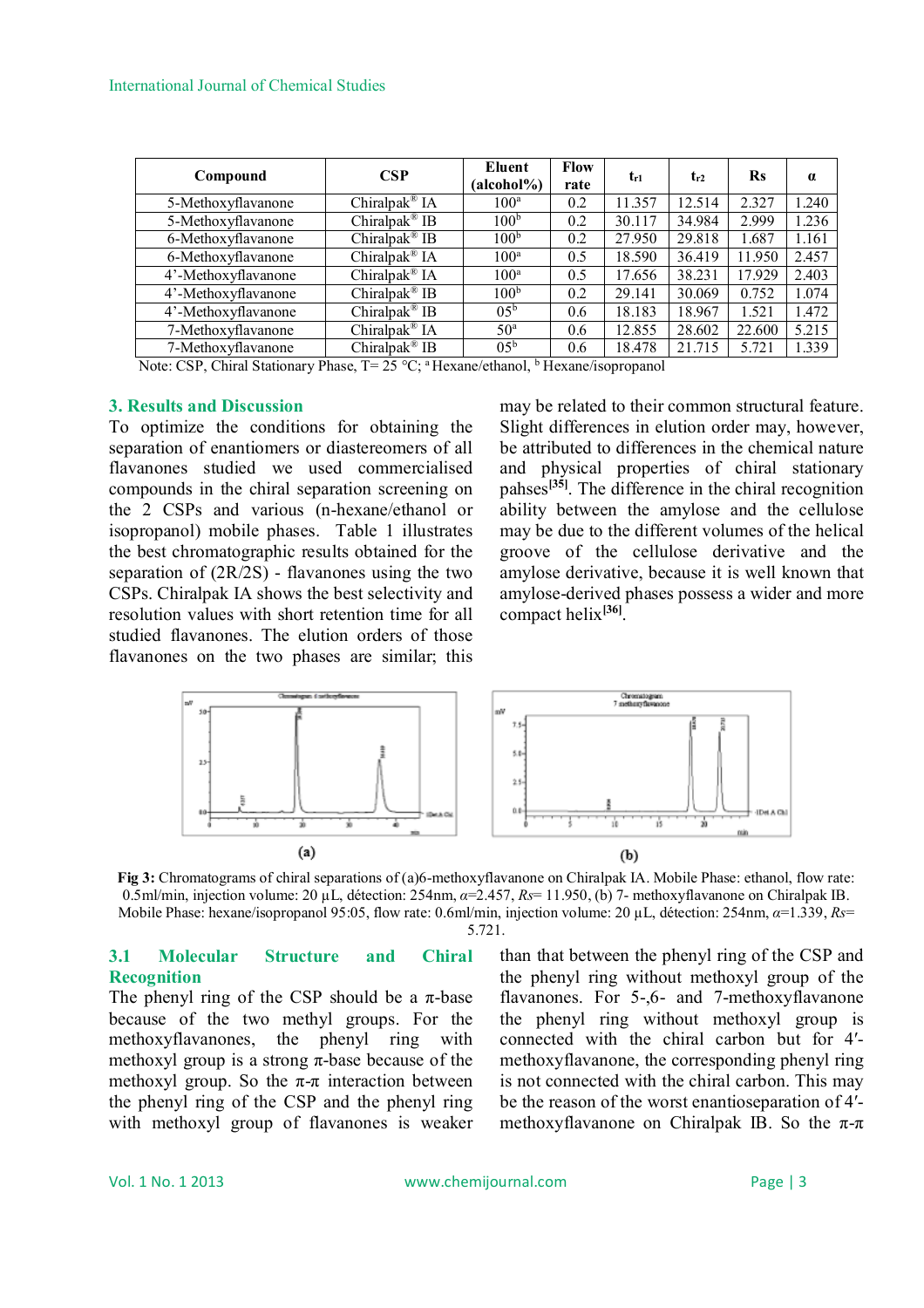interaction might play an important role in the enantioseparation of the flavanones on cellulose tris (3, 5-dimethylphenylcarbamate) chiral stationary phase<sup>[17]</sup>. Therefore, in correlation with the molecular structure, the lower chiral discrimination of 5-methoxyflavanone than the other three methoxyflavanones is probably resulted from the spatial configuration of the 5 methoxyl substituent which may form an intramolecular hydrogen bonding with the carbonyl group.

## **4. Conclusion**

Our results from this study clearly demonstrate that the chromatographic system based on polysaccharide derivatives CSPs immobilized on silica provides a powerful analytical tool for identification and quantification of isomeric mixtures of title compounds. The amylose derivative shows a best resolution of all studied compounds. The recognition of these molecules implies the inclusion phenomena,  $\pi-\pi$ interactions; meanwhile the hydrogen-bond interaction is also important for the enantioseparation of all the four methoxyl flavanones on both cellulose and amylose derivatives CSPs.

## **5. Acknowledgments**

This research was supported by MESRS Algeria which the authors gratefully acknowledge financial assistance.

## **6. References**

- 1. B. A. Siles, H. B Halsall, J. G. Dorsey. Retention and selectivity of flavanones on homopolypeptidebonded stationary phases in both normal- and reversed-phase liquid chromatography. J. Chromatogr. A 704 (1995) 289-305.
- 2. E. K. Susłow, J. D. Gładysz, A. Białonska, Z. Ciunik. Microbial transformations of flavanone and 6-hydroxyflavanone by Aspergillus niger strains. Molecular Catalysis B: Enzymatic 39 (2006) 18–23.
- 3. C. H. Lin, W. R. Fang, C. M. Kuo, W.Y. Chang, Y. C. Liu, W. Y. Lin, J. C. Wu, C. E. Lin. Chiral separation of hydroxyflavanones in cyclodextrin-modified capillary zone electrophoresis using sulfated cyclodextrins as

chiral selectors. J. Chromatogr. A 1188 (2008) 301–307.

- 4. R. Cirilli, R. Ferretti, E. D. Santis, B. Gallinella, L. Zanitti, F. L. Torre. High-performance liquid chromatography separation of enantiomers of flavanone and 2'-hydroxychalcone under reversed-phase conditions. J. Chromatogr. A 1190 (2008) 95–101.
- 5. J.A. Y´a˜nez, P.K. Andrews, N. M. Davies. Methods of analysis and separation of chiral flavonoids. J. Chromatogr. B 848 (2007) 159– 181.
- 6. F. Kanaze, M. Bounartzi, M. Georgarakis, I. Niopas. Pharmacokinetics of the citrus flavanone aglycones hesperetin and naringenin. European Journal of Clinical Nutrition 61(2007) 472–477.
- 7. E. Cho, Y. Jeon, and Seunho Jung. Chiral Separation of Hesperetin and Hesperetin-Oglycoside in Capillary Electrophoresis Using Microbial β-1,2-Glucans. Bull. Korean Chem. Soc 30 (2009).
- 8. L. B. Kunde, S. M. Gade, V.S. Kalyani, S. P. Gupte. Catalytic synthesis of chalcone and flavanone using Zn–Al hydrotalcite adhere ionic liquid. Catalysis Communications 10 (2009) 1881– 1888.
- 9. J. J.Yu, L. Wonjae, B. C. Sun Enantiomer Resolution of Nonsteroidal Anti-Inflammatory Drugs on Chiral Stationary Phases Derived from Polysaccharide Derivatives. Chin J Anal Chem. 36-9(2008) 1207–1211.
- 10. L. Thunberg, J. Hashemi, S. Andersson, Comparative study of coated and immobilized polysaccharide-based chiral stationary phases and their applicability in the resolution of enantiomers, J. Chromatogr. B 875 (2008) 72– 80.
- 11. C. R. Mitchell, N. J. Benz, S. Zhang. Comparison of the factors that contribute to retention on immobilized polysaccharide-based chiral stationary phases and macrocyclic glycopeptides chiral stationary phases with the Abraham model, J. Chromatogr. B 875 (2008) 65–71.
- 12. B. H. Shao, X. Z. Xu, J. D. Lu, L. Zou, X. Y. Fu. Influence of Mobile Phase Composition on the Enantioseparation of Methoxyl Flavanones with Self-prepared CDMPC Column and Chiral Recognition Mechanism. Chinese Chemical Letters. 14 (2003) 401 - 403.
- 13. B. A. Siles , H. B. Halsall, J. G. Dorsey. Retention and selectivity of flavanones on homopolypeptide bonded stationary phases in both normal- and reversed-phase liquid